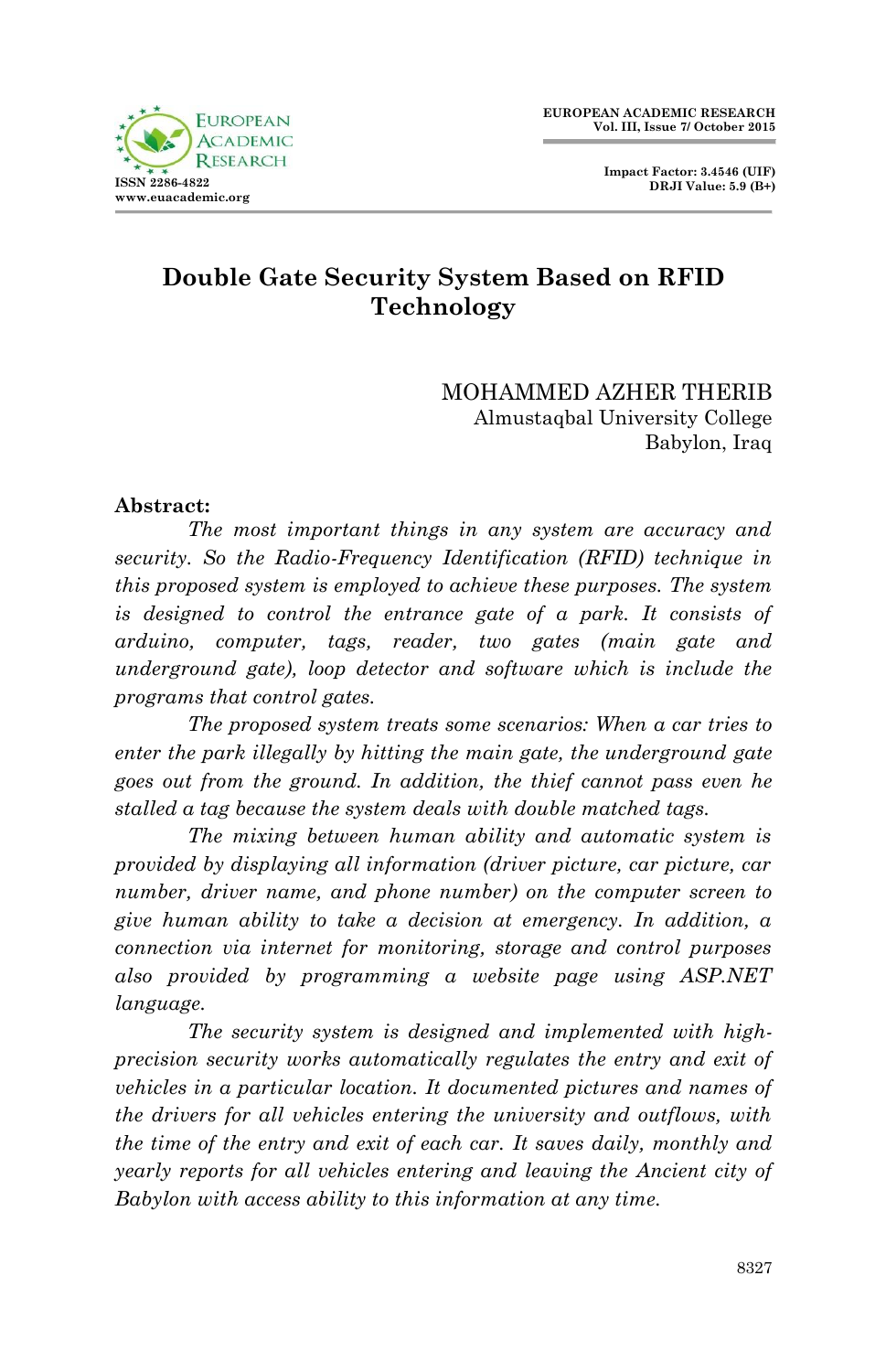**Key words:** Security, RFID technology, Hit sensor, Reader, Base station, double gate, and double tags.

# **1- INTRODUCTION**

The first Radio Frequency Identification transponder system is created in 1973 and then this technology evolved rapidly through the 1980s and 1990s. Huge progress has been made over the last 10 years. Recently and due to the development of integrated circuits, radios and increased commercial interest, the world moved widely toward this technology [1].

RFID principle of operation depends on tagging objects to identify them and the tags do not need to be visible. They are divided into three types: the first type was passive RFID tags that are powered by the energy that the reader's signal induces in their antennas; the second one was active tags that has its own power supply and finally semi-active tags in between [2].

RFID technology participated in markets such as access control, sensors and metering applications, payment systems, communication and transportation, parcel and document tracking, distribution logistics, automotive systems, livestock / pet tracking, and hospitals / pharmaceutical applications [3].

With the increased flexibility of being able to perform complete inventory tracking from manufacturer to warehouse to retailer, and with the economic influence of large retail chains, the cost of individual tags become affordable.

Because of the historical significance of the ancient city of Babylon, a secure system at the entrance door of City Park is needed. In addition, to avoid the delay in cars entry, the solution is to have a security system with accuracy and speed together.

A secure city park gate required many considerations like create a protocol that deals with double tags for both driver and car and combined these tags with the pictures of them to increase security, develop graphical user interface (GUI) to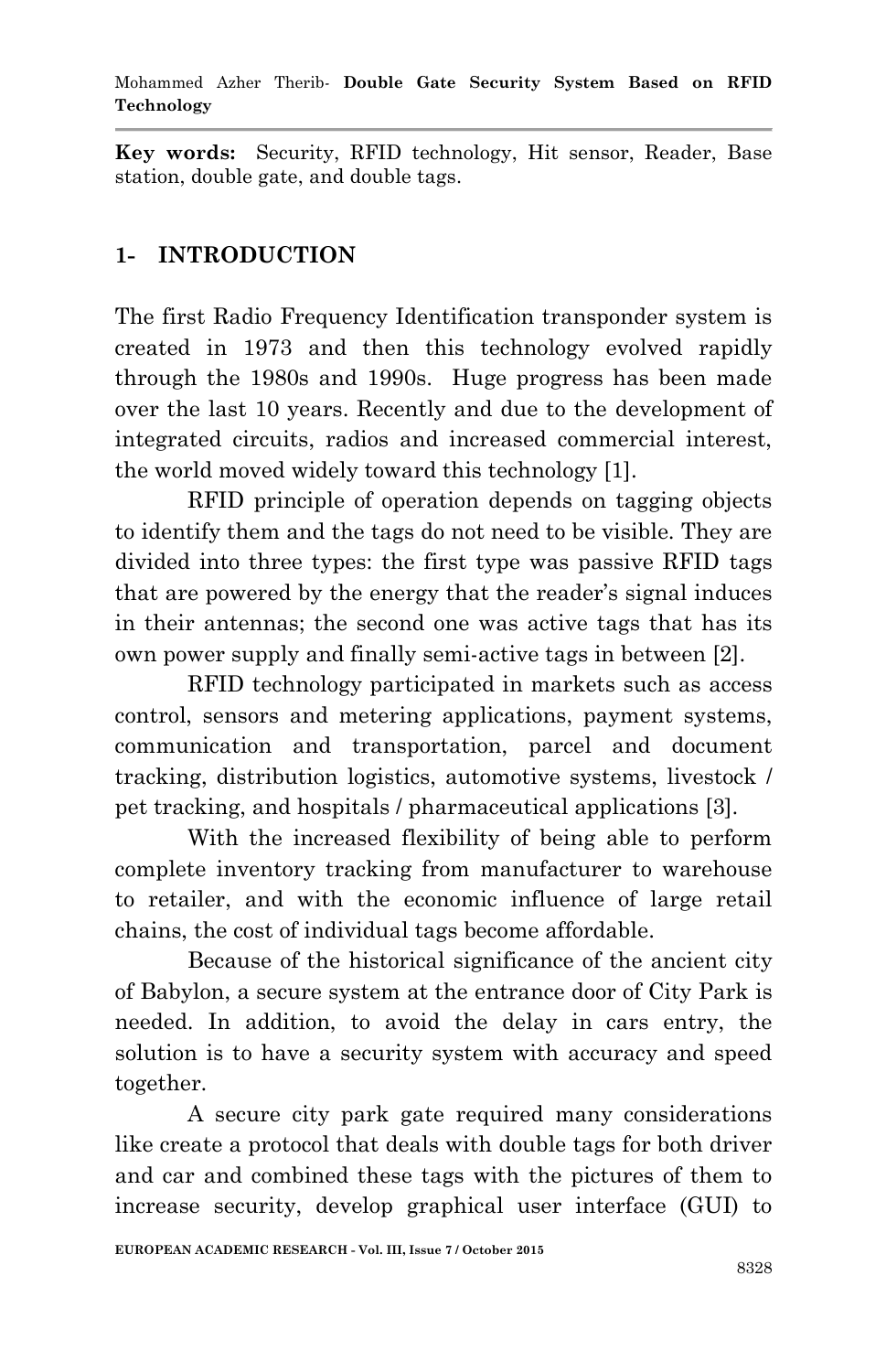record entering cars and logs system to record daily reports, also create a website page via-internet to help system at emergency, and finally a Hit sensor on the main gate must be programmed to transmit a signal to the underground gate to go out when the unlawful chauffeur hit the main gate forcibly.

# **2- MOTIVATIONS**

At the ancient city of Babylon, many security men check the badge (a very primitive mean) to control the access of entrance cars. There are many side effects of this process, such as the delay in cars entry which causing congestion of many cars and many security man are needed to control this process.

The solution is to develop a secure car park barrier gate system using latest RFID technology which automates the whole security system, such as, develop a new protocol to deal with double RFID matched tags to both vehicle and driver, build a second gate (underground gate) that prevent illegal driver to hit the main gate and enter to the city, increase the accuracy and security alert by combined double RFID matched tags with the images of the vehicle and the driver, develop friendly graphical user interface (GUI) using C#.NET, Visual Basic, and ASP.NET which will be integrated with RFID monitoring system to capture and record cars, develop a logs system in order to record daily reports, create a website page to monitor and help system at emergency, save and display information on another site via internet by help of web page, protect web page and computer from hackers attack as possible.

### **3- LITERATURE REVIEW**

Paper [4] studies RFID system technology and employed it proposed security system in order to create high level of security as possible. Whereas the accuracy is considered as a heart of system because any simple error may lead to breach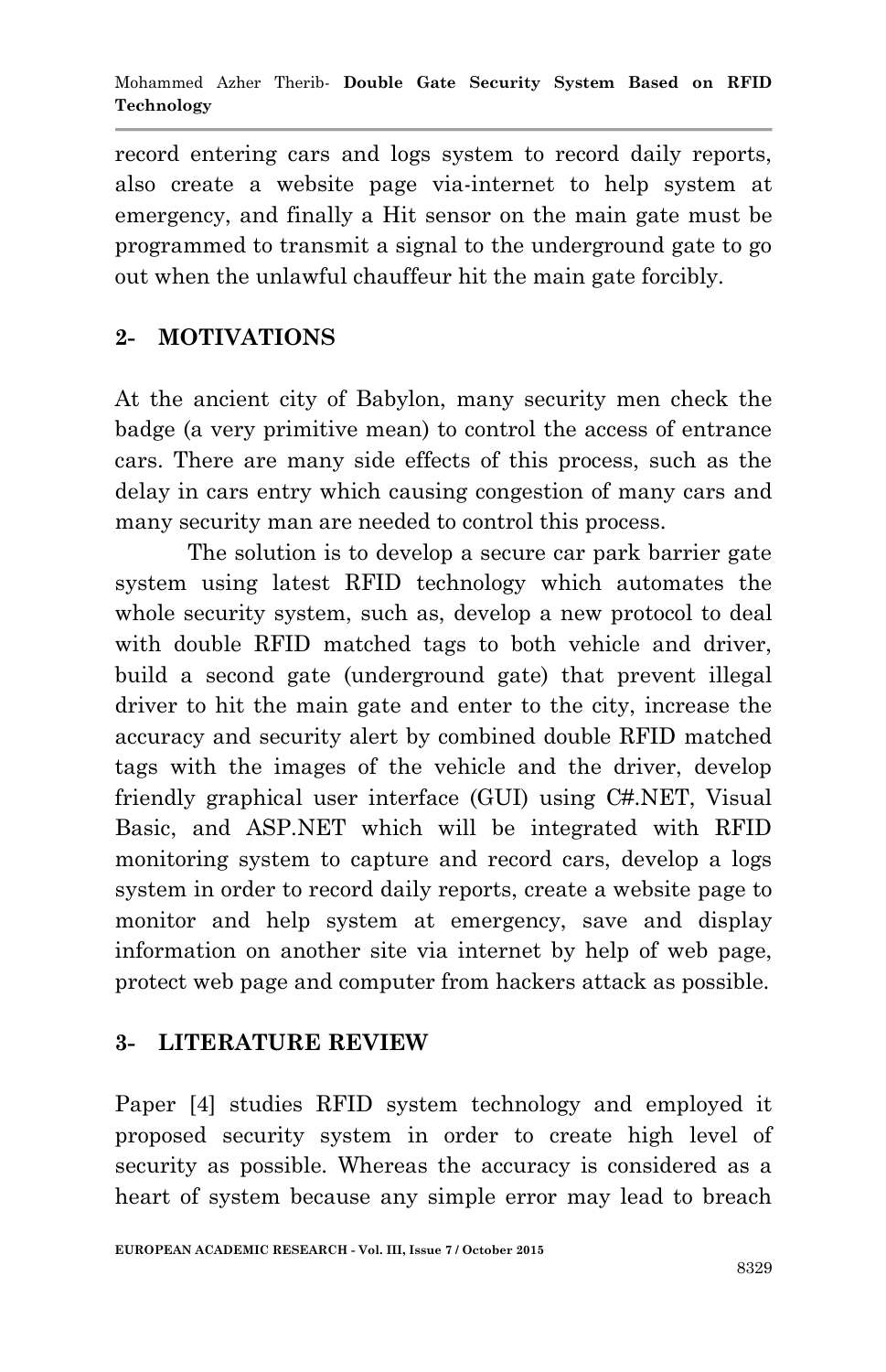whole security system. Beside the accuracy, we should close all the expected illegal's methods, which could be exploited for illegal access. This solution represented by eight main stages, the first stage consists of embedding the ID into a tag and assigning the same to a car. The second stage is reading the IDs from the RFID tags in the reading range. The third stage is checking from the matched tags. The fourth stage involve take the decision about open the gate. In the fifth stage the camera capture a photo of the car and save it with the date of entry. The sixth stage involves opening gate and change the traffic light to green color. The seventh stage is checking the under gate arm area by using loop detector sensor. In the final stage change the traffic light to red and close the gate.

Paper [5] provides details about RFID, its components, how it works, and its usage in different sectors i.e. retail sales and supply chains, livestock industry, courier services, military and prisons, automobiles and logistics, entertainment industry, publishing industry, wireless transaction, and, especially, in libraries, also presents an in depth analysis of RFID use in Libraries with implementation roadmap, its impacts on libraries, and a comparison of major vendors and their products. The large increase in the number of applications lead to increase the threat of breaching information, therefore database is protected of the hacker control by hiding and prevents hacker access to the main computer using special software.

Paper [6] deals with digital vehicle management system using RFID technology. This digital vehicle management system enhance the utilization of parking space and help user check the availability of the parking space remotely since the system is connected to the Internet. There are four stages in this paper. The first stage consists of embedding the code into a tag and assigning the same to a car. The second stage is reading the data from the RFID tag to the microcontroller. In the third stage, the data is uploaded from microcontroller to the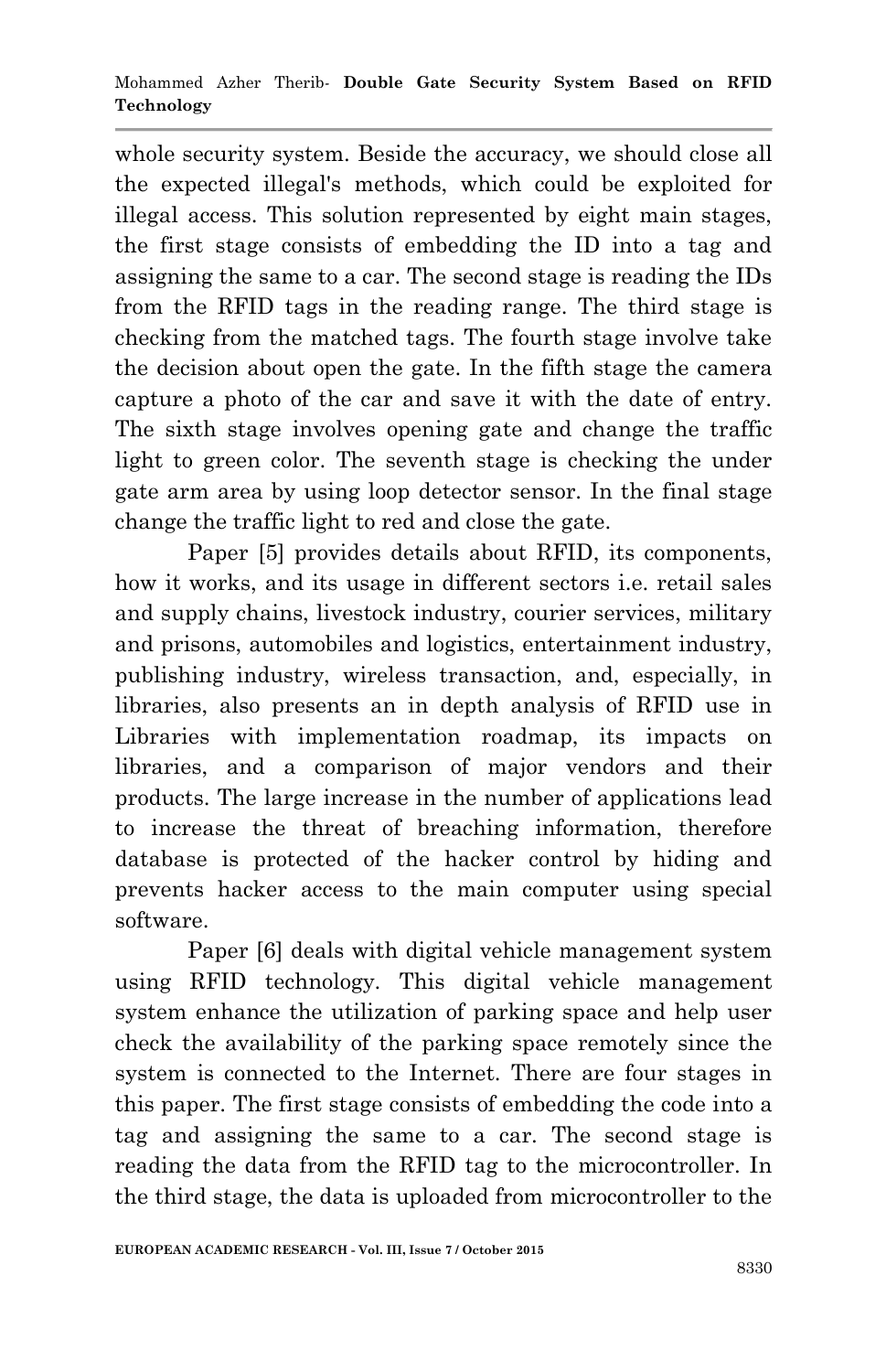Ethernet. The final stage is to keep a track of vacancies of the parking spaces.

Paper [7] proposes the connection of all parking of the city together using same SQL database to achieve reduction in transaction costs with the use of RFID technology in automation. Where each parking make check about the car before give permission to pass.

Paper [8] gives an overview of the current state of the art in the RFID technology. Aside from a brief introduction to the principles of the technology, a survey is given on major classes of RFID tags and readers, commonly used frequencies and identifier systems, current and envisaged fields of application, as well as advantages, concerns and limitations of use. This paper is introduced to increase knowledge about the RFID technology.

Paper [9] studies the evaluation of the reliability of RFID technology in tool tracking for the construction industry considering variables like speed through the portal and number of tools, over barcode technology. This paper identifies factors that might affect the reliability of RFID technology and tests are conducted to understand the influence of these factors on the readability of the RFID tags. Number of tools and the velocity with which tools are taken across the portal are two variables that are tested for reliability of RFID. Tests are conducted using the experiment setup that resembles a construction site tool management room entrance/exit. Also, the reliability of the RFID is tested of this system a similar manner somewhat.

# **4- PROPOSED SYSTEM**

An automatic security system of car entrance through the main gate of the ancient city of Babylon is proposed using RFID technology. It used two tags one for the car and the other for the driver. Ones the car entered the reading range, the reader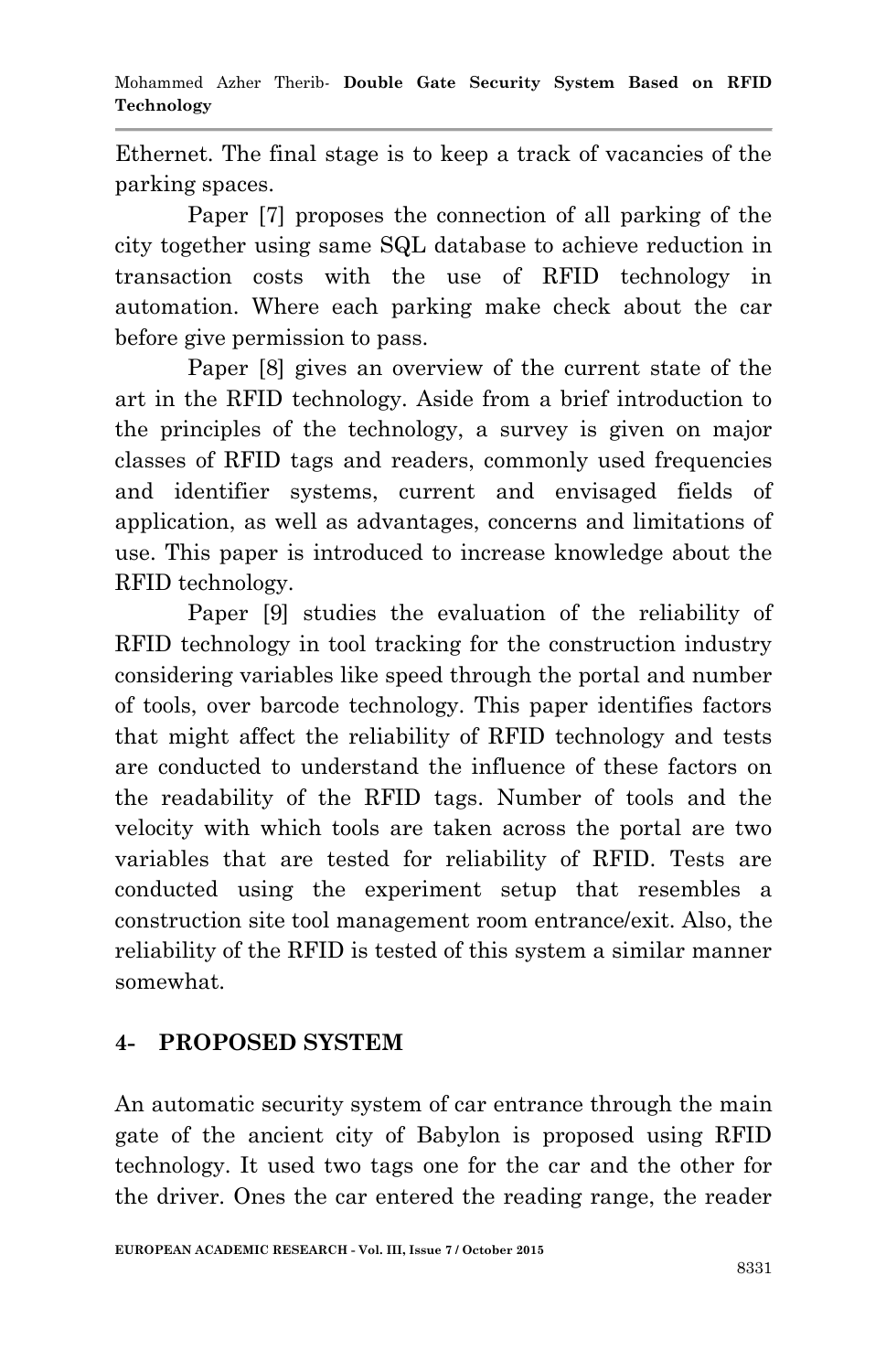reads the information of tags under some criteria then the system decide whether the gate will open or not. The system take into account general features of security systems and prevent any car access without license. If the main gate pushed by illegal driver, the Hit sensor will pushed and an underground gate will go out from the ground and prevent him from passing. Proposed system consists of two readers, number of tags, two cameras, base station, Arduino, transmitting subunit and terminal devices (gates) with Hit sensor on the main gate. Each car have a tag "car tag" and the car owner also have a tag known as "driver tag". Every car try to access the city must contain two matched tags (car tag and driver tag), otherwise there is no possibility to pass. The block diagram in figure 1 shows the units of the proposal RFID security system.



**Figure 1: Proposed Two Gate Security RFID System for ancient city of Babylon.**

**EUROPEAN ACADEMIC RESEARCH - Vol. III, Issue 7 / October 2015**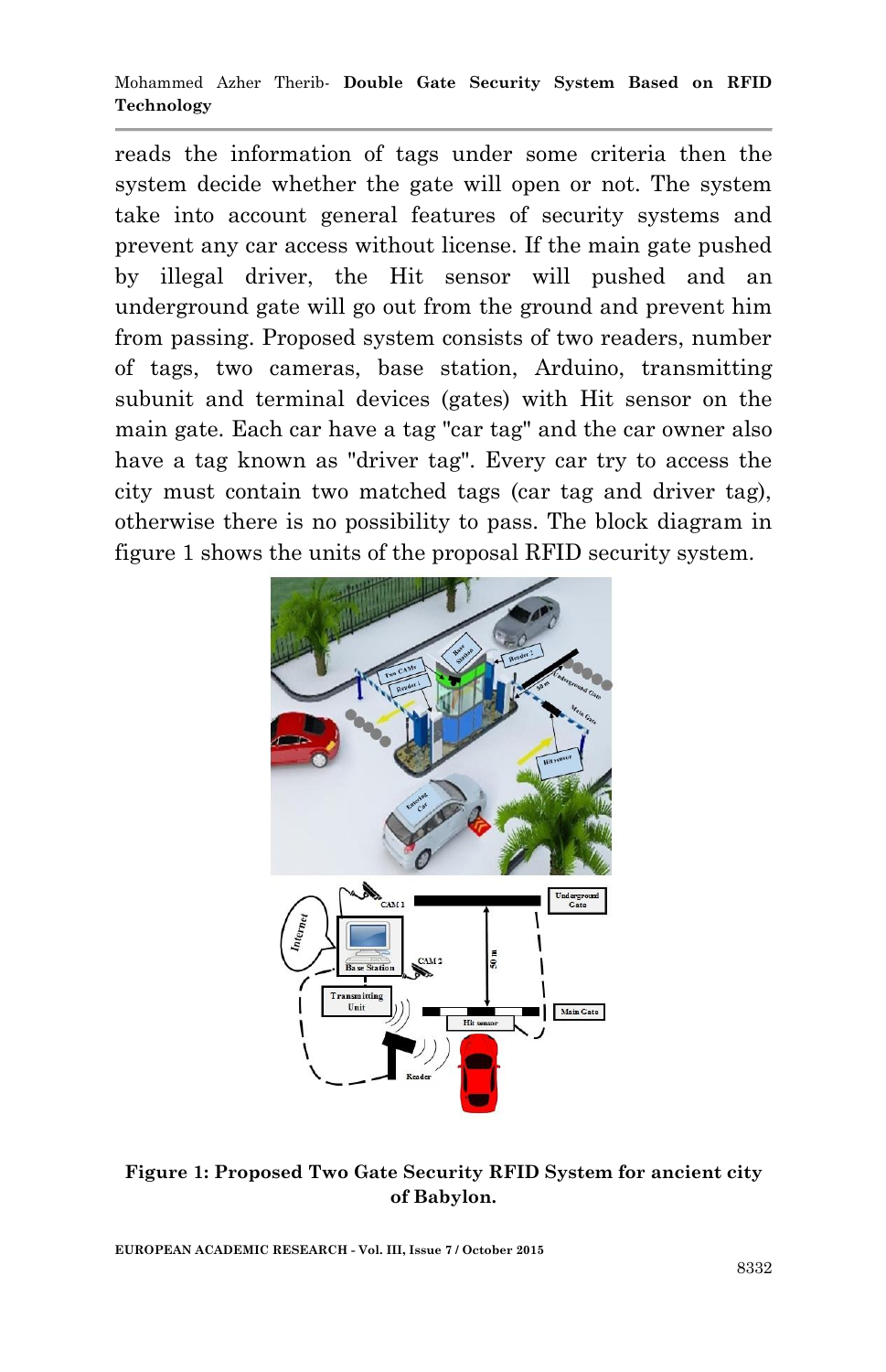## **4.1 Readers**

Two UHF Long Range Integrated Readers are used, the first one is placed on the entrance gate and the second is placed on the exit gate. Each UHF Long Range Integrated Reader reads all identification numbers of tags and sent to the main control unit to complete the control processing.

### **4.2 Tags**

Two types of tags introduced here to increase the level of the security system, which are MR6740A Glass Paper Tag (Windshield), and MR6700A UHF Passive Electronic Tag. The first type is selected due to the some features that it is suitable for frequency-hopping work mode, has possibility of writing and reading there many times, can be read from a distance up to eight meters, don't need battery, has frequency range from 860- 960 MHz, Operation Mode Fixed Frequency or FHSS Software Programmable, has memory capacity 96 bits, has size  $86*54*0.1$  mm, has operating temperature of -20 °C to +80 °C and stick on the windshield for cars. The second type tag (shown in figure 2) different from the first one in two features that it has size of 86\*54\*0.84mm and carried by the person.

The idea behind using two types of tags is to provide best security. The first type stick to the front glass of the car and the second tag is carried by the driver. Each one of those tags has three sections of memory to write an identification number: The first section is known as EPC Memory. Each tag has the EPC ID composed of 28 salary differs from that's presents in the other tag but the two ID numbers are matched with each other relative to the base station. The second section is known as RESERVE memory. Each tag has RESERVE identical to the RESERVE of the other tag. The purpose of this process is to detect any trial of cheating. The final section is known as USER memory. The same secret number introduced in the USER memory of each tag.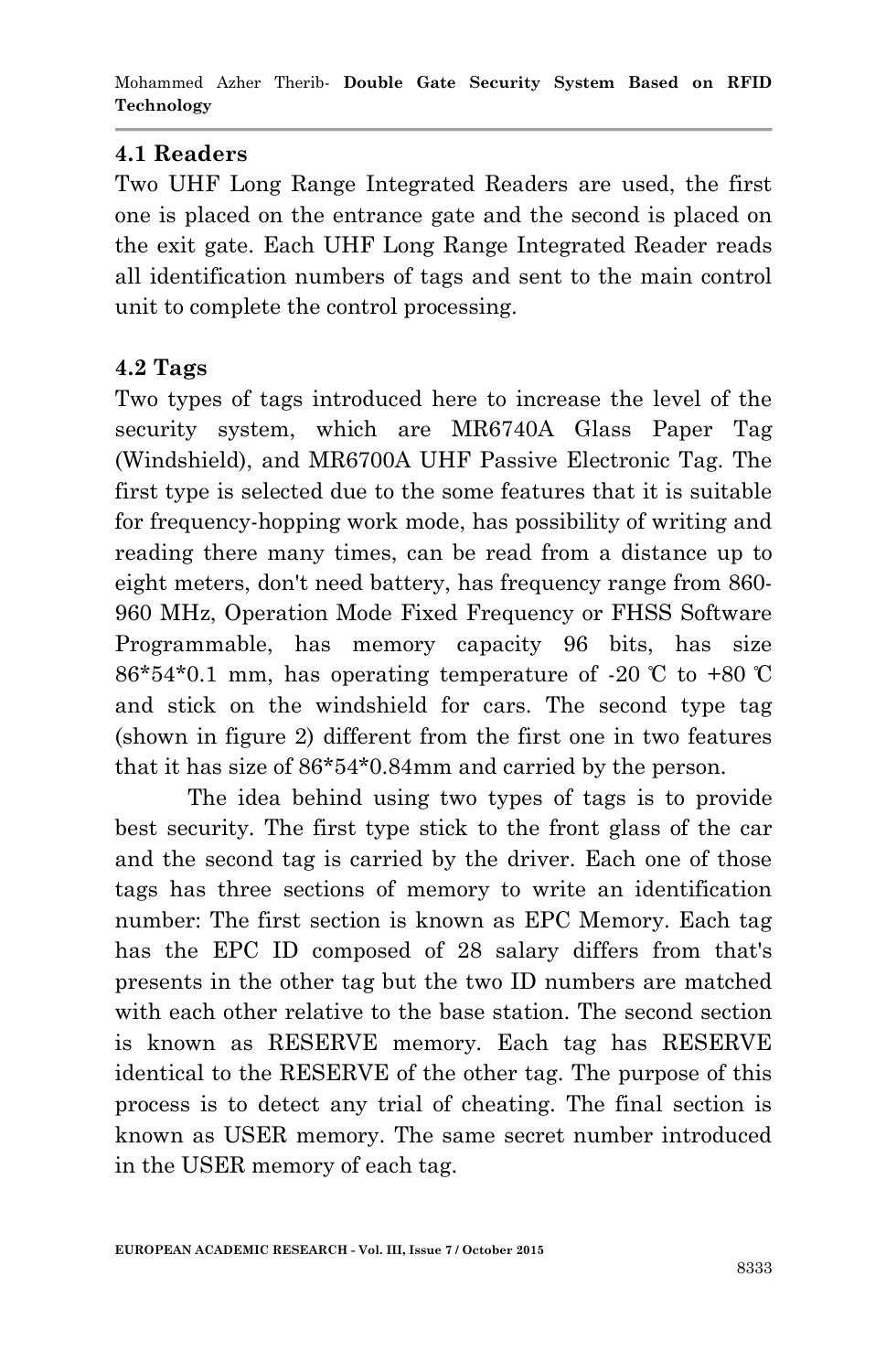The tag sends a specific ID number to the observing and datatransmitting unit according to the received order. If the tag carrier (anything carry the tag such as person or car) has the correct tags then he can pass the city otherwise the gate will never open.



**Figure 2: MR6700A UHF Passive Electronic Tag.**

### **4.3 Cameras**

Two cameras (shown in figure 3) are used for monitoring the control room and gate area, where the first cam is responsible for observing the control room system and it can take a picture of each person who tries to open the gate manually. The second is responsible of monitoring the gate area. It can take a picture of every entering car through the gate.

Owing to some reasons are considered, capturing pictures at sensitive times is used instead of video recording. The first reason is the memory storage. If we assume that, the computer has 320 GB memory using video recording system. As known the minute at Video format AVI requires about 30 MB, and seven work hours every day, then 26-day need to fill memory.

On the other hand, if the camera was only used to capture pictures when cars enters the gate. Suppose that everyday 1000 cars incoming the city over whole 24-day hours. The camera takes a picture of each car. That means 1000 pictures per day, as known an image of JPG Formula require 25KB as average, and then 37.28 years need to fill memory.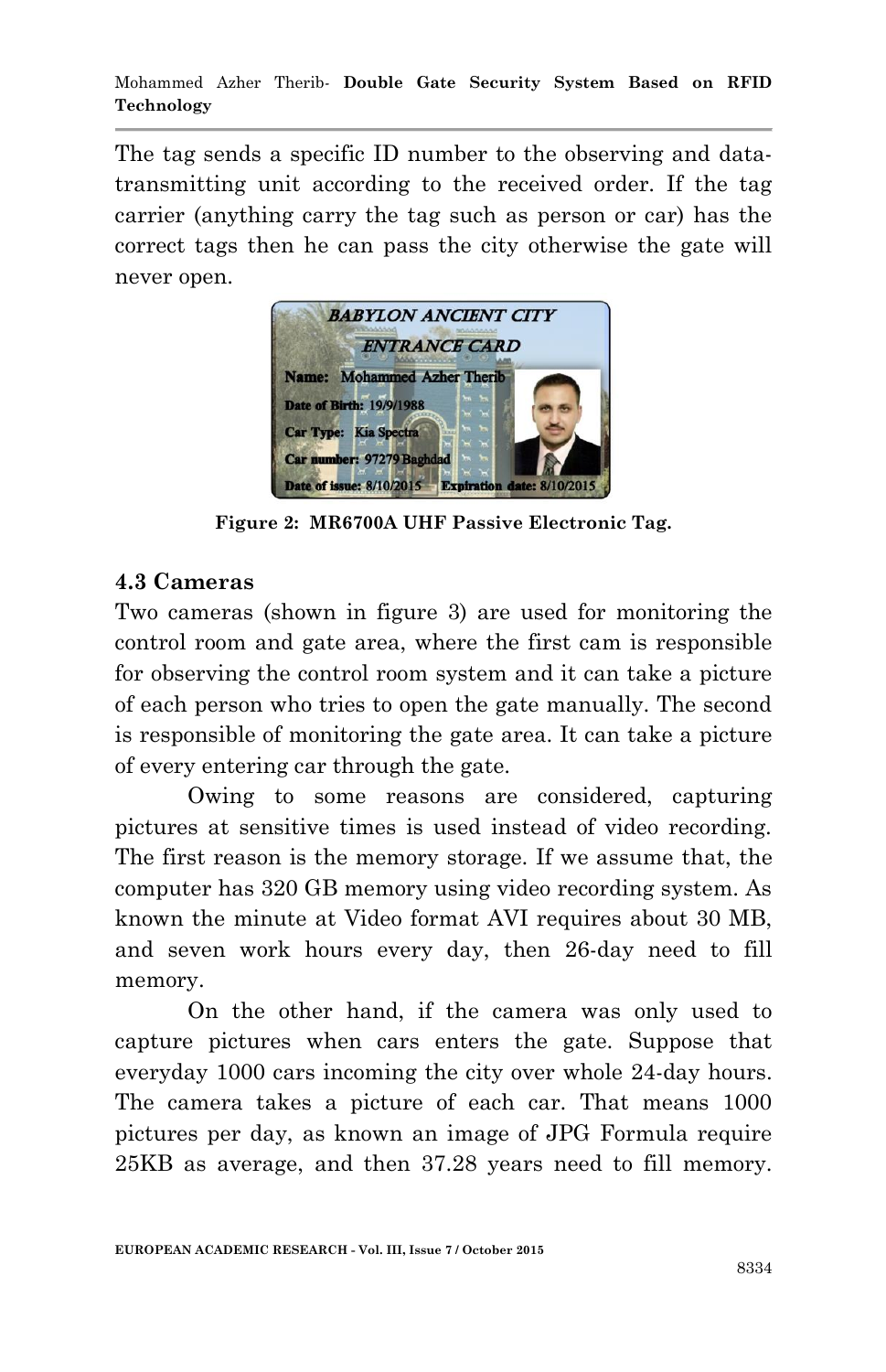Clearly, it is better to take a photo rather than a video recording.



**Figure 3: Webcams.**

#### **4.4 Base Station**

It is the center of the main control unit so it controls other parts of the system by using a special program has been programmed to control this security system, considered all the expected cases of security breaches and provide the necessary solutions to prevent any expected breaches. This program is designed and implemented to achieve all the expected security aims. The "**HOME**" page shown in figure 4 and it is consists of the following contents: Reader IP, which represents the address of the reader on the network such as (192.168.1.200), Port number, which provides a path of communication between the computer and the reader, the password of the person who controls the system. The "connect" button which is responsible for connect the computer with the reader while the "disconnect" button is used to disconnect between them.

The first step in the connect button operation is to check whether the present reader has IP address and port similar to the entrance IP or not. The second step is to check the person who tries entering the system. If these tests succeed then the reader is connected with the base station and allows the person the entire control of the system. In other side there socket timer began to operate, this timer is responsible of connection in real time between base station and secondary display subunit, by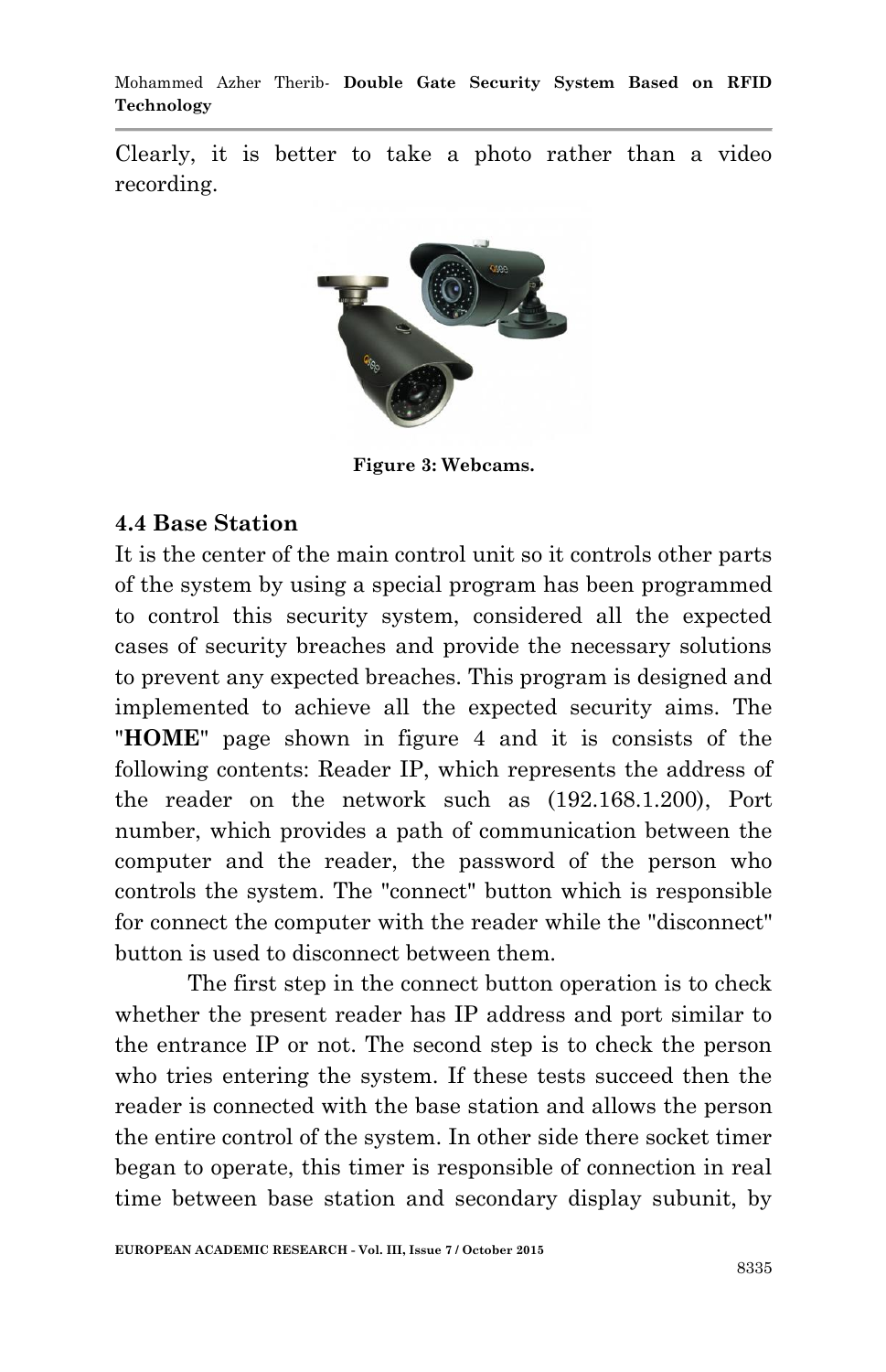checking the connection every minute. In the other hand, the first step in the disconnect button operation is recording the name of the person and exit time. The second step is when the system separates itself from any control operation.

The short list also found in this page. It is used to inform in charge person about what happen in the system (such as success or failure of the process or warning for penetration of the system). In addition, the HOME page consists from "clear" button, which is used to erase all the information from the list, "Start" button that is used to receive information of tags and makes necessary comparisons to identify the cars and their owners and connect with the internet to send and receive information from other computer or website. The first step is to give the command of reading to start the reading of the ID of each present tags in the reading range of the reader. The second step is the creation of the list to put ID's in it. The third step is checking each ID before adding it to the list to prevent the IDs frequently input. The fourth step is making comparisons between IDs in the list according to specific protocol to prevent any overlap between IDs and extract information correctly. The fifth step is send the information to secondary display subunit and website. The sixth step is checking the car at the Iraqi official site of the General Traffic Directorate. In the other hand, the system is checking the connection between base station and readers, and repairs any error may occur, but if the system cannot repair this error, it will make a sound alarm and shuts down the program.

The system provides the possibility to open the gate manually by click on "Open the Gate" button which belong to HOME page. But because of the importance of this feature and the possibility of illegal exploitation, the camera is put to monitoring the in charge person. The camera takes a picture of the person who uses this button and save image with the documented time. In addition no one can use this feature because password should be inserted first before opening the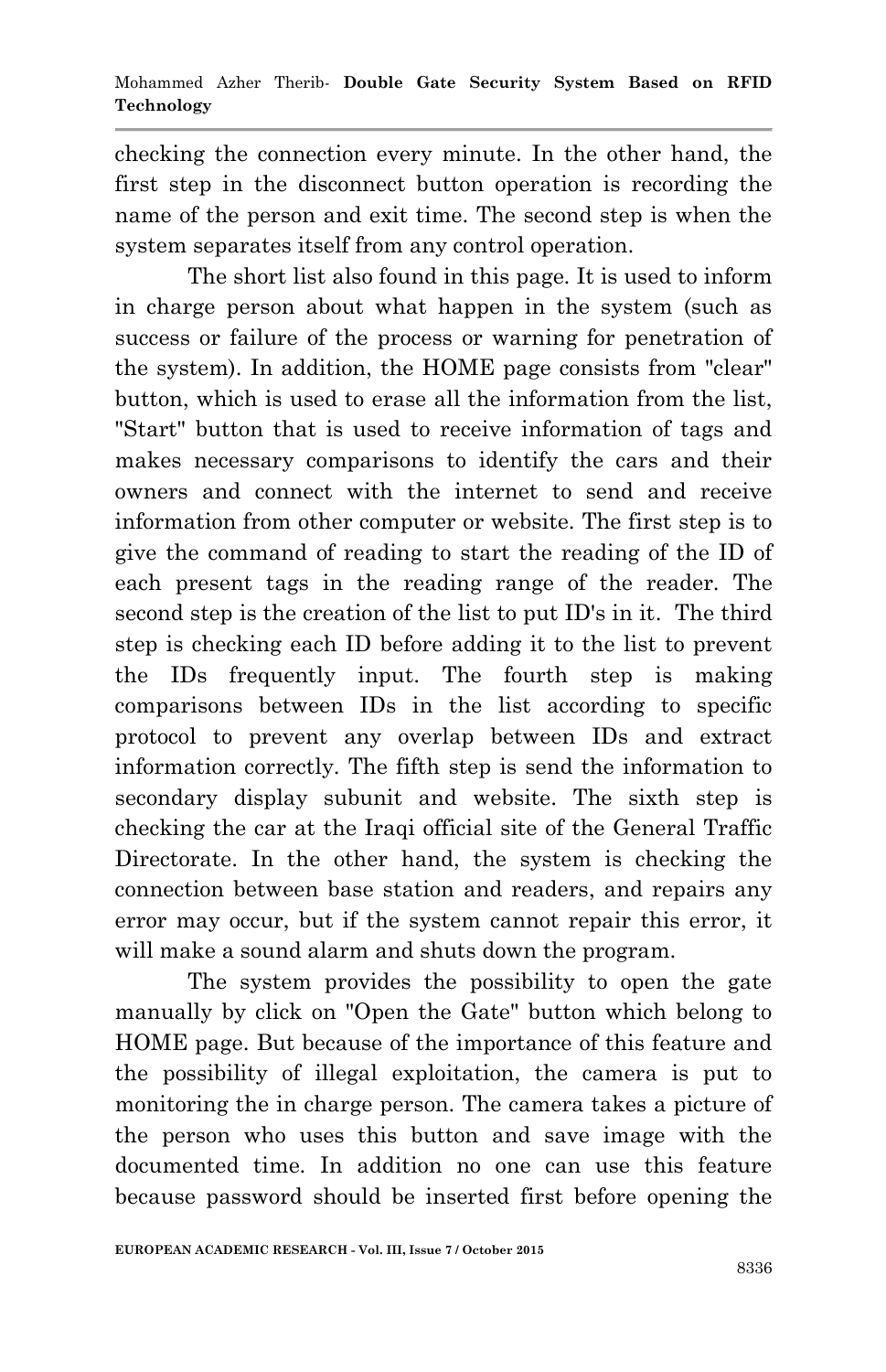gate. Typing the wrong password five times causes shut down system.

The button "OK" in the Edit Information is used to showing hidden page (Edit). At first the password must be entered correctly, if the password is entered incorrectly five consecutive times, the system will be shut down.

In addition to that, the HOME page shown in figure 4 also contains the information and image of car number, the name, image, identification number and phone number of the driver, image of car, access to the home page, access to the single tag page, access to the setting page, access to the chat page and access to the report page.

The second page is the "**SINGLE**" page that shown in figure 5. It consists from the following buttons: Read which is used to read the ID from the single tag present in the reading range of the reader, Write which is used to write the ID to the single tag present in the reading range of the reader, Lock is used to lock any tag by inserts the ECC, Unlock is used to unlock any tag by insert the ECC, and the list contains the locked list of ECC.

Some of the registers in the computer is used for the purpose of increasing speed in system performance. Using these registers increases the processing speed of the data which leads to increase the efficiency of the system but the problem is when formatting computer system and removes all information stored in it causes the loss of stability of the security system.

The security system must be strong in all aspects of security, including protection against hacking, hacking is a process carried out by a person unauthorized to enter into the system and the acts of surveillance and delete files. Hacking file is a file hiding in certain areas of computer. The hacker can communicate with it for the purpose of control of the computer and control system. When click this button, the program search for a hacking file in the computer, found it and kill it. In case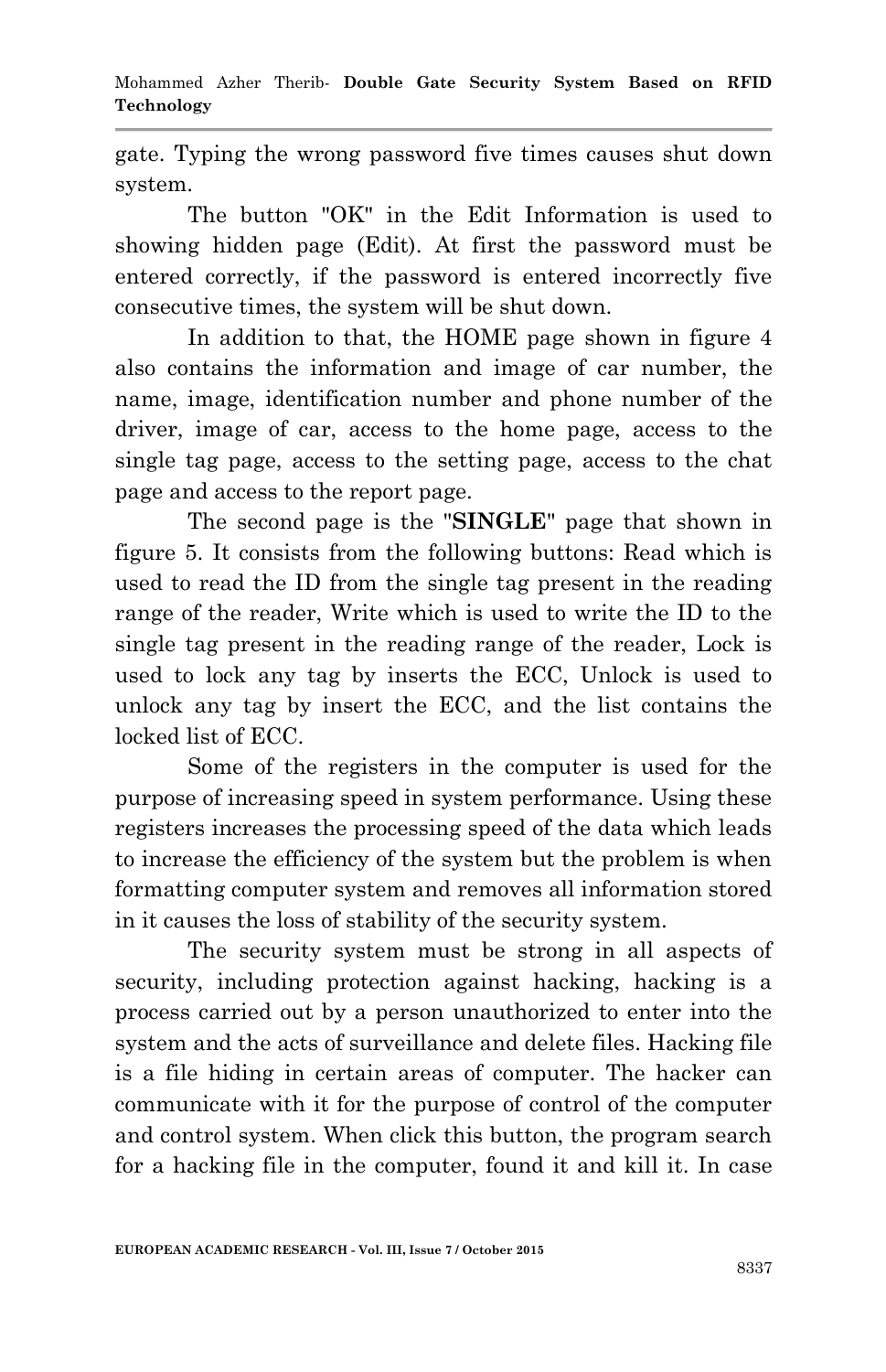when the system is unable to kill the hacking file, it will send sound alarm and text alarm to in charge person.



**Figure 4: HOME Page.**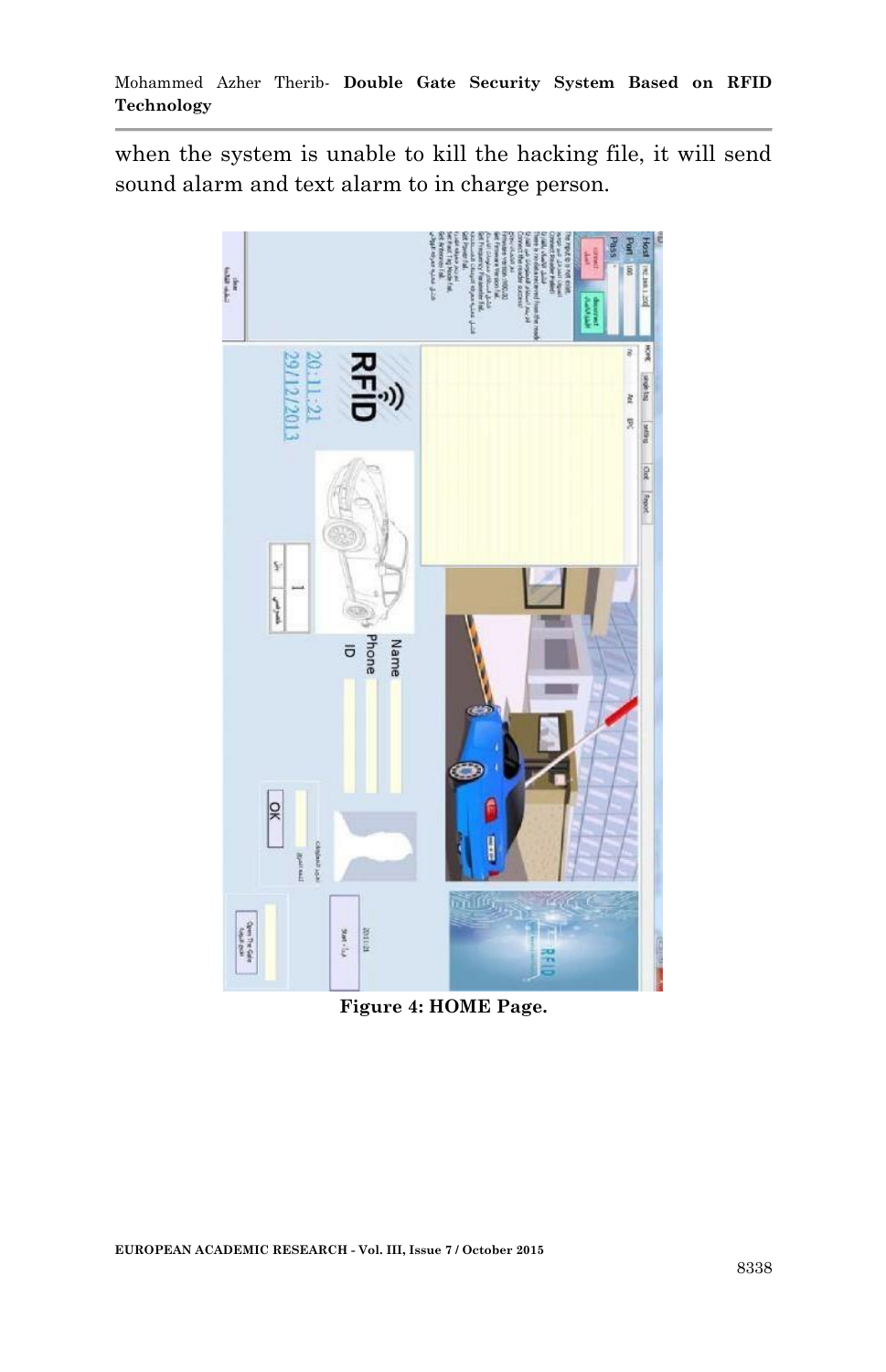$\frac{d\phi}{d\phi}$  and  $\phi$  $E\bar{g}$ **Child**<br>Kind<br>Kind  $\mathcal{C}^{\mathcal{P}}_{\mathbf{X}}$ 医素

Mohammed Azher Therib*-* **Double Gate Security System Based on RFID Technology**

**Figure 5: "SINGLE" page**.

To get or set frequencies that used in frequency hopping separate spectrum (FHSS). (FHSS) Is a way to transmit radio wave's encrypted manner by rapidly switching a carrier. Using a pseudorandom sequence known to both transmitter and receiver. Here can choose the frequencies that will be used in Frequency-hopping spread spectrum. China Frequency (920- 925MHz), North America Frequency (902-928MHz), European frequency (865-868MHz), and others frequency configurable. As shown in figure 6.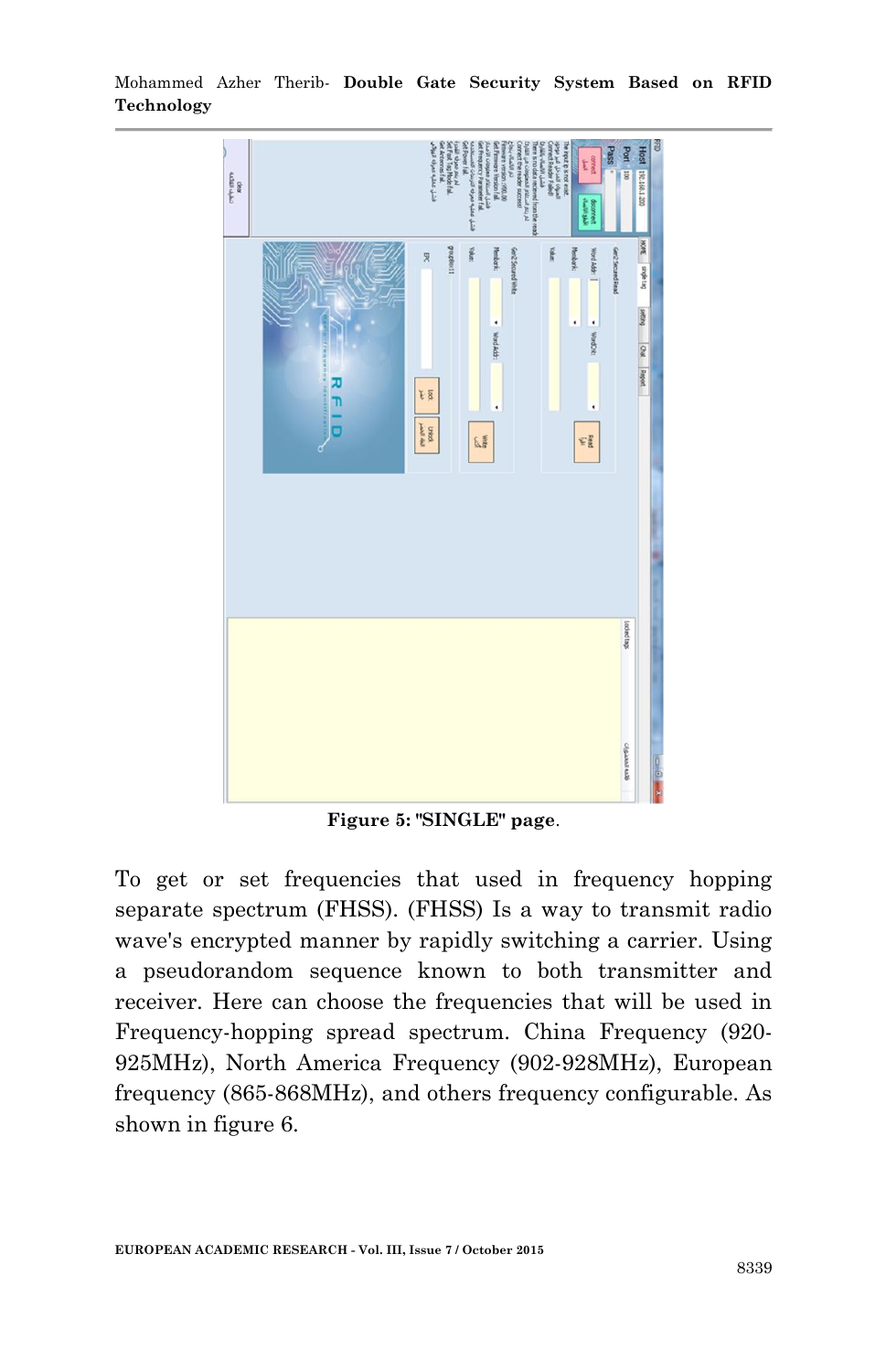Mohammed Azher Therib*-* **Double Gate Security System Based on RFID Technology**

| Frequency Type: | Freq Points:          |         |     |
|-----------------|-----------------------|---------|-----|
| China           | 900<br>900.5<br>901   | J.<br>E | Get |
| North America   | 901.5<br>902          |         |     |
| Europe          | 902.5<br>903          |         | Set |
| Others<br>Θ     | 903.5<br>904<br>904.5 |         |     |
|                 | 905                   | ۳       |     |

**Figure 6: Frequency setting.**

The **"CHAT"** page shown in figure 7 is the easiest way of communication between the user and the designer. Writing the problem or whatever he wants to say and then presses Send button, the message goes to the website. This website is designed for communicating with the user and helps to solve problems. Web designed by asp.net 2012 language. This website contains a high security features that distinguish it from other websites. asp.net 2012 is advanced language designed by the Microsoft Corporation. This language is used in the design of most of the global government websites at the present time, you can visit the thesis website on the link mentioned above. Website as in figure 8.



**Figure 7: "CHAT" page**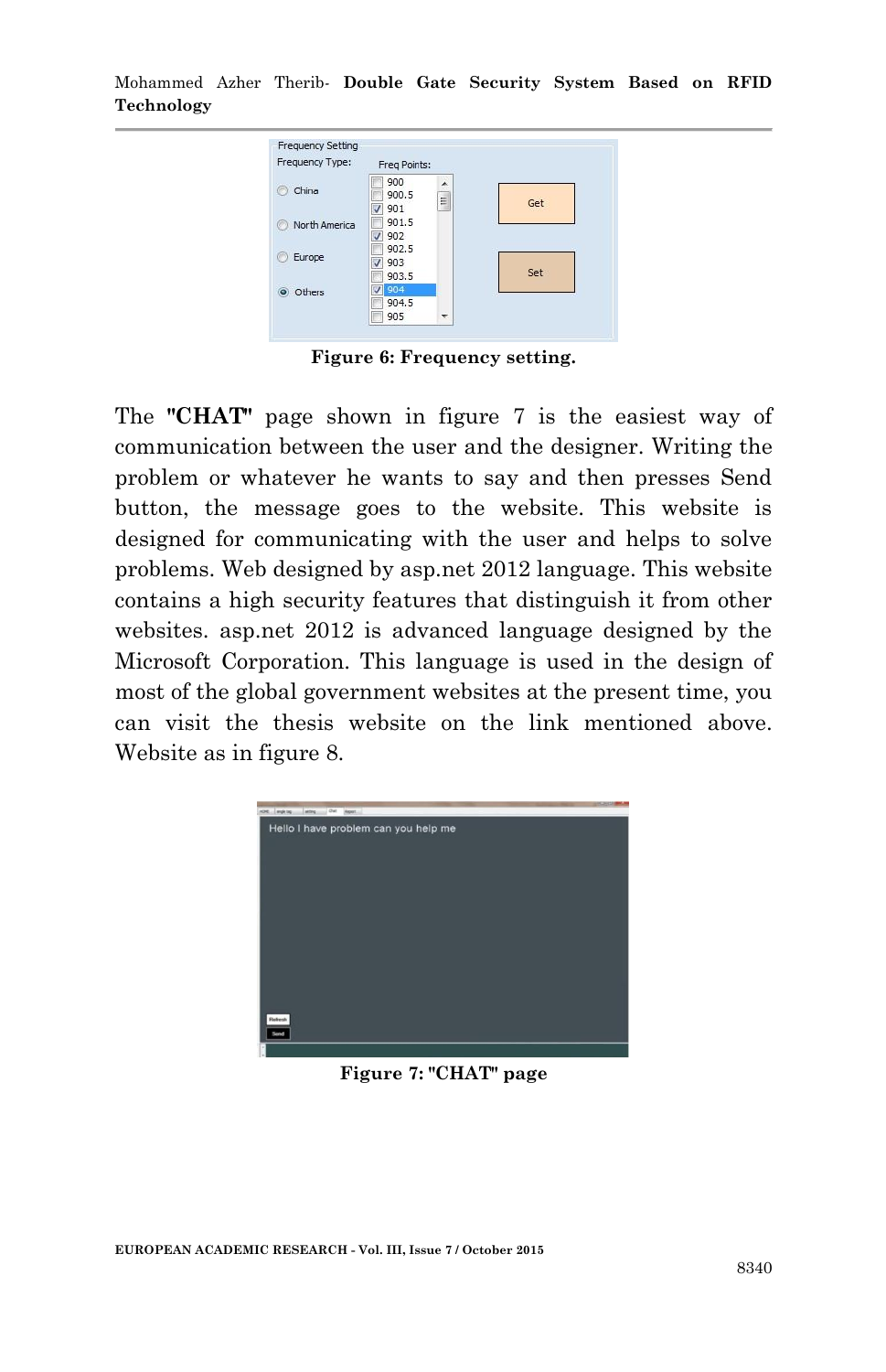

**Figure 8: Website**.

The "**REPORT**" page is shown in figure 9. Here is a presented daily report on all cars entering and leaving the university with a time of entry and exit of every car as well as providing reports about the person who control the system (the time of entry and exit time). All reports are sent to the Website at every change in them. Preview of reports for days of the previous months and years by clicking on the desired date. These reports provide a number of services, security and administrative such as known time entry and exit of each employee.



**Figure 9: "REPORT" page.**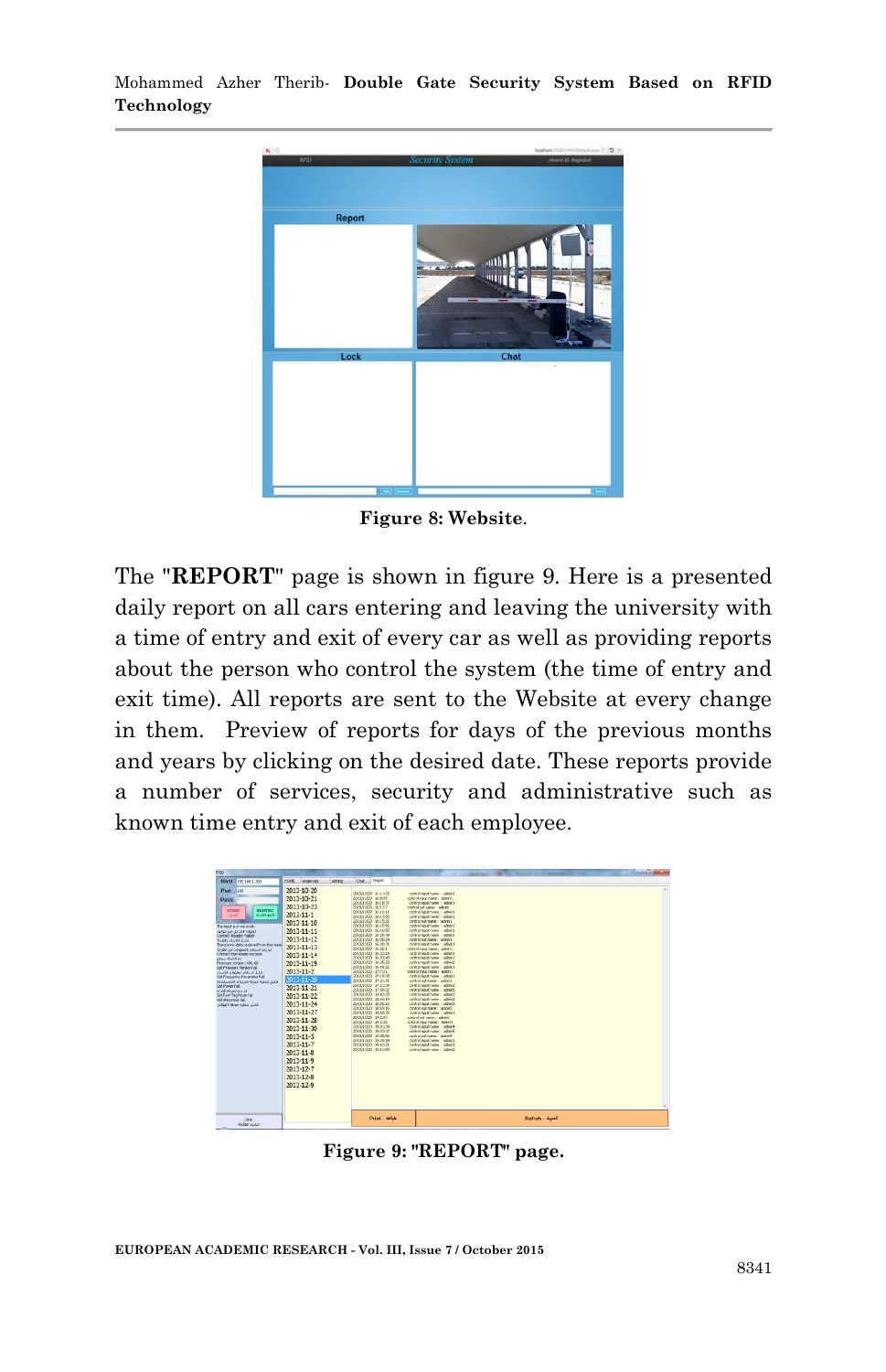Page "**EDIT**" page is shown in Figure 10. This page appears only if the correct password is entered. Password protected from any operation lead to detecting it. Entering the password for five consecutive times causes shut down the system.



**Figure 10: "EDIT" page.**

## **4.5 Arduino**

The Arduino is used to process the data coming from the serial port of the computer. It is programmed to control the unit tasks receives data from the serial port of the computer, processing and sending orders to relay shield for the purpose of control of the main gate. This subunit receives the control data from the main control unit then processes this data to give the order about the main gate state. The processor subunit used in this system is the Atmel MCU (ATmega328), we used the Arduino platform that contains the ATmega328 MCU and this platform is the open source platform, which is easy to use in terms of software and hardware as shown in figure 11. The most important specifications of the MCU are.

| Digital I/O        |  |
|--------------------|--|
| Analog Input       |  |
| DC Current per I/O |  |
| Flash Memory       |  |
| Clock Speed        |  |

 $14$  Pin 6 Pin (10-bits ADC)  $40 \text{ mA}$ 32 KB (ATmega328)  $16$  MHz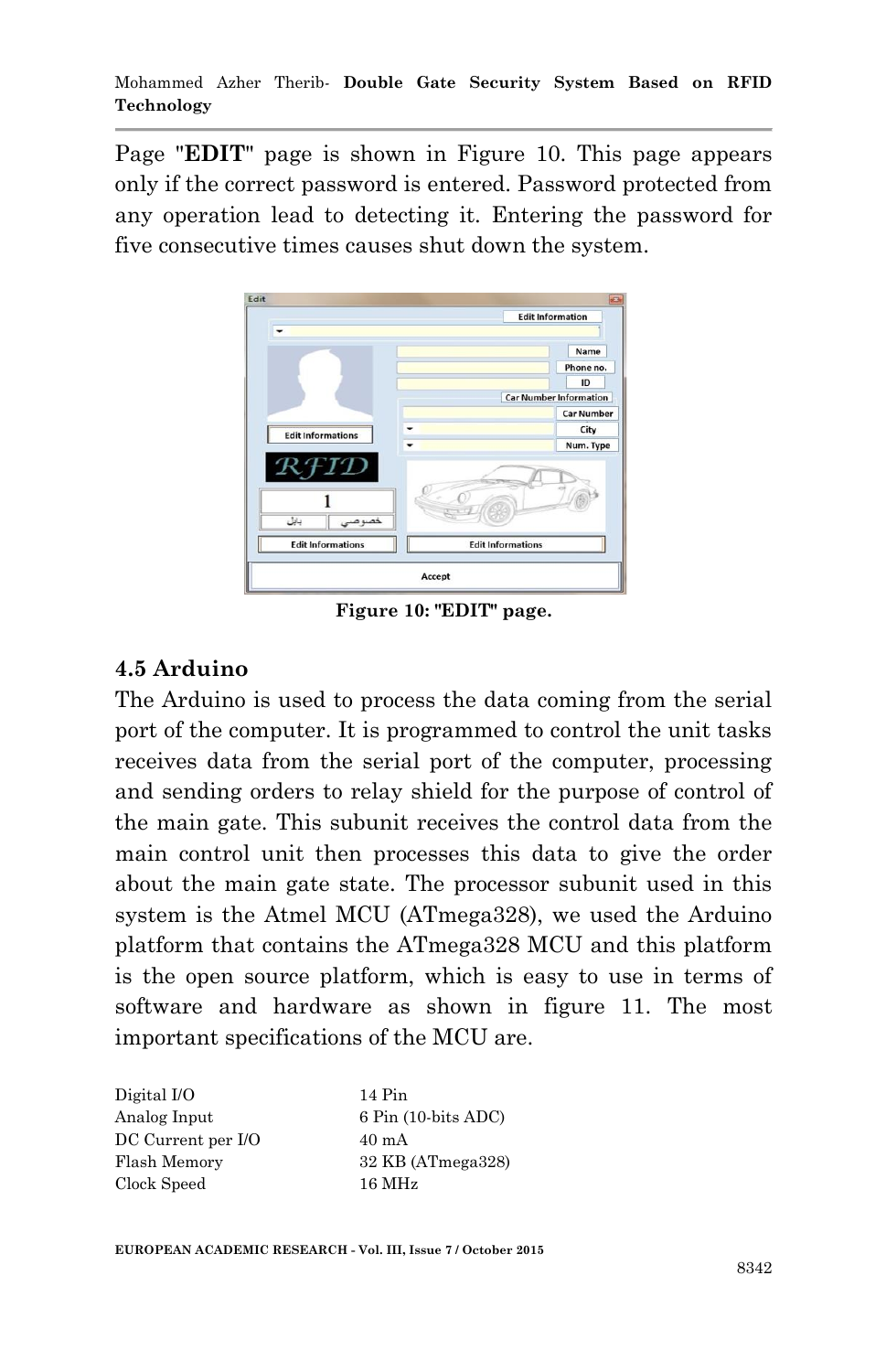MCU is programmed through the Arduino programming language, which is integrated development environment (IDE). This language based on  $C / C + 1$  language. We programmed the MCU to control the unit tasks receives data from the serial port of the computer, processing and sending orders to relay shield for the purpose of control of the gate.



**Figure 11: Atmel MCU (ATmega328) and the Arduino pin out.**

#### **4.6 Command transmitting subunit**

This subunit is used to transmit the command of open gate from the main control unit to gate control unit after making some procedures by the processor. **418MHZ** is used for remote control with distance about 30m. Figure 12 shows the Transmitting unit.



**Figure 12: Transmitting unit.**

**EUROPEAN ACADEMIC RESEARCH - Vol. III, Issue 7 / October 2015**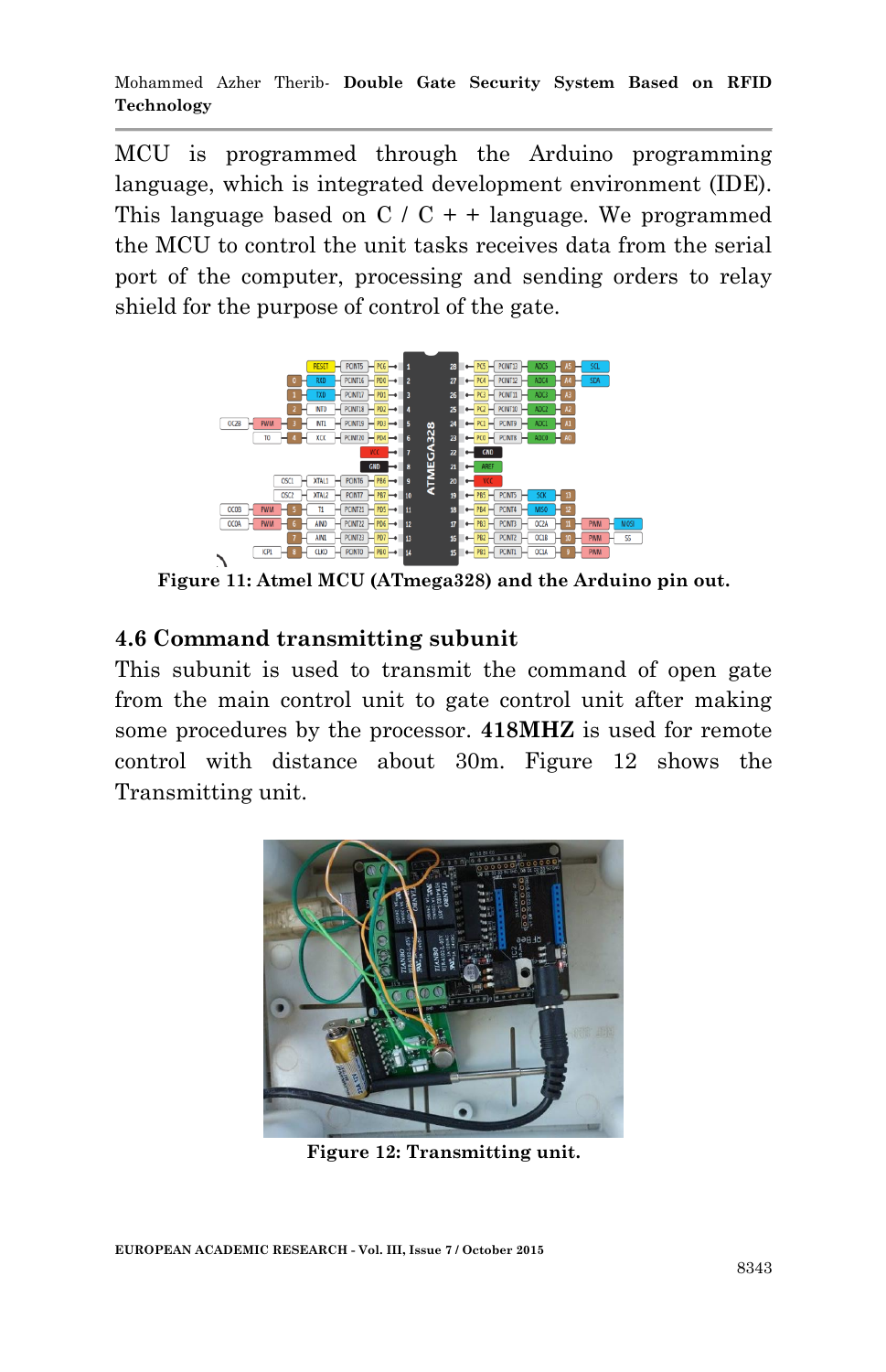### **4.6 Gates Control Unit**

The automatic gates are used to provide smooth movement of cars entering and leaving the ancient city of Babylon. The main gate receives orders from two places. The first from the Transmitting unit for the purpose of opening the gate while the second from sensor for the purpose of closing the gate as well as protect the cars under it. While the underground gate (which is made by concrete) receives orders from the Hit sensor on the main gate to go up and stop any illegal attempt to enter the city. The control unit consists from receiver to receive command for opening the gate from transmitting unit and two sensors: coil loop sensor to prevent any hitting accident between the car and barrier arm. In addition, it consists of the Hit sensor, which controls the underground gate in the case of illegal attempt for entrance, and two DC motors to control the main gate arm and the underground gate.

## **5- SYSTEM OPERATION**

At beginning in charge person must open the program and insert the Reader IP, port and password then click on CONNECT button. Notes the enable of other buttons and pages then click on START button which belong to HOME page to start the reading operation and let the system to take decision about opening the gate or not. Some abnormal cases may happen which are:

- **Case one:** When visitors come to the Ancient city of Babylon, the in charge person can open the gate manually by insert the password and click on Open the Gate button which belong to HOME page.
- **Case two**: If the tag is stolen or lost, the in charge person can lock this tag in order to prevent breach by this tag, just insert the ECC of this tag and click on LOCK button which belong to SINGLE TAG page.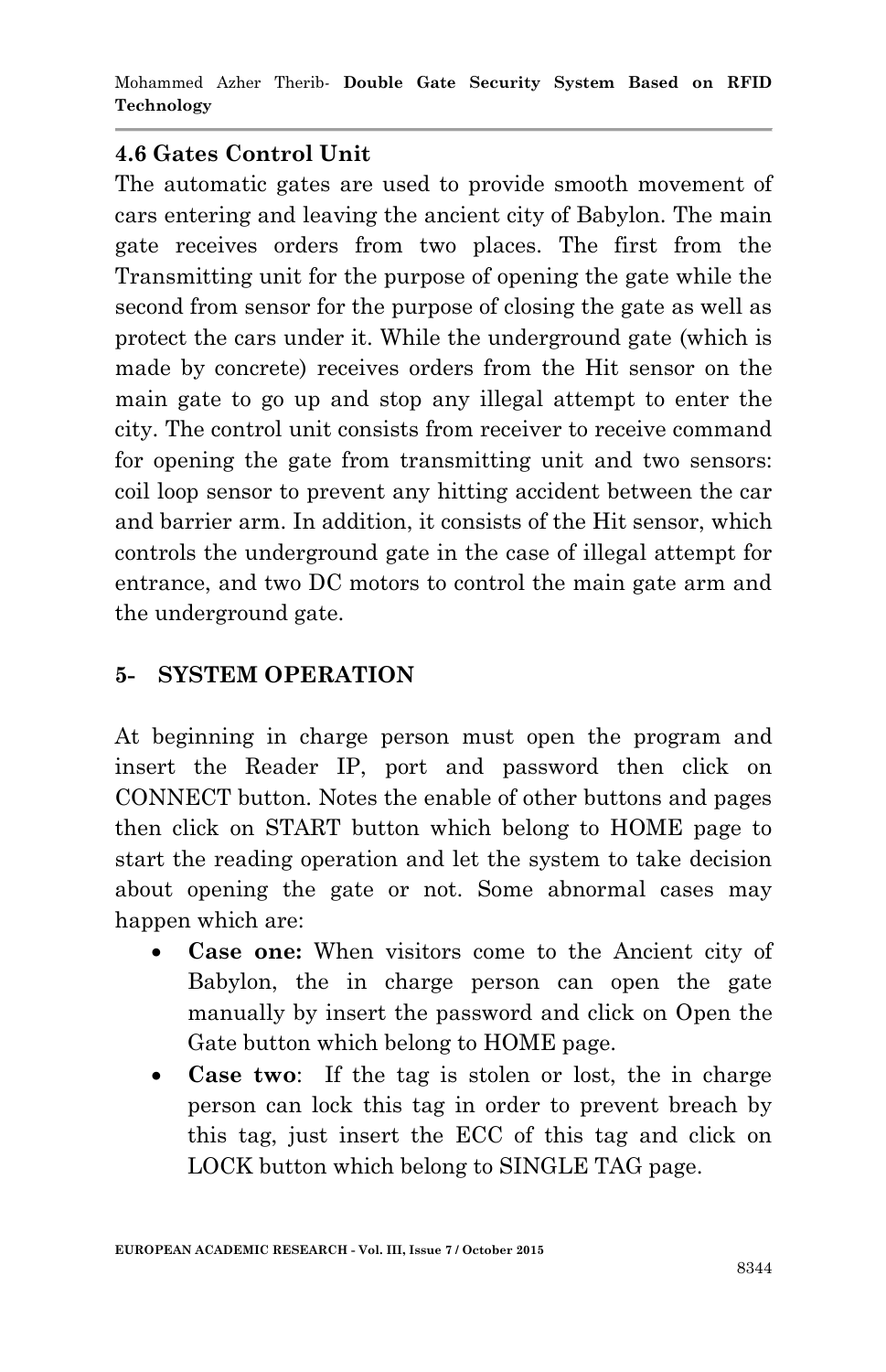- **Case three:** If any default is happened in the system, the in charge person can chat with the designer by using the CHAT page.
- **Case four:** When a new person wants to join the system, the in charge person can add this driver and his car according to EDIT page treatment.
- **Case five:** If any illegal driver hit the main gate, the Hit sensor on this gate will order the underground gate to going up and prevent him from entrance.

# **6- CONCLUSION**

- Using two tags cause increase of security against theft and fraud and increase the accuracy of the gate state (will open or not).
- Using two gates prevent any illegal attempts to enter the ancient city of Babylon by using Hit sensor on the main gate and underground gate made from concrete for example.
- The system is flexible for any new requirements such as adding new readers, changing the network topology, or updating the GUI.
- The coverage of the reader is about 9 meters and that is enough for receive information from the tags in the car.
- According to the obtained results, the presented security system is very useful and applicable for the Ancient city of Babylon and any site.

### **REFERENCES**

[1] Tom Igoe, "Getting Started with RFID", Editor: Brian Jepson, ISBN: 978-1-449-32418-6, USA, 2012.